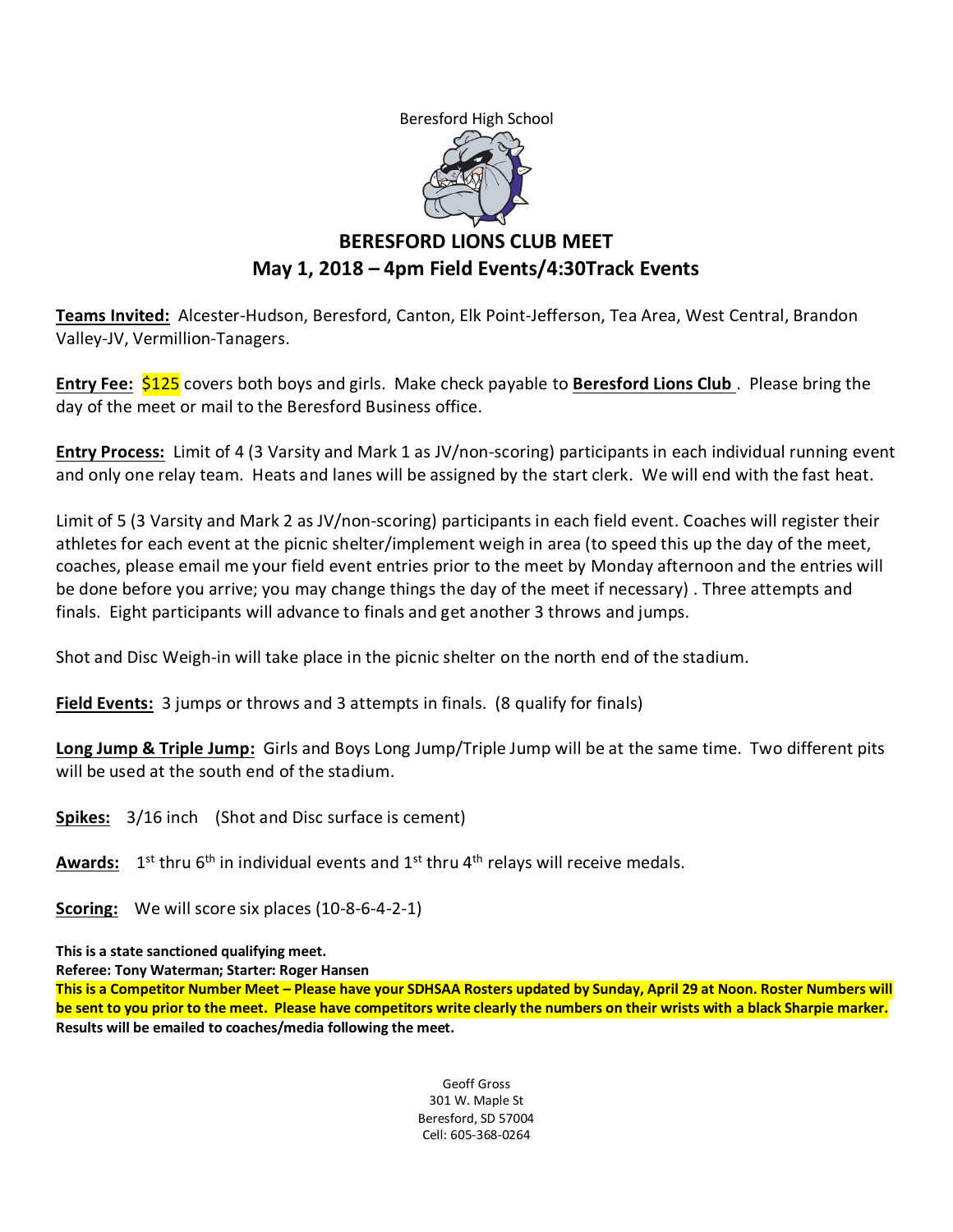## **Beresford Lions Club Track & Field Meet**

# **May 1, 2018 – 4:00 p.m.**

### Field Events: 4:00 Start

Boys Shot Put

Girls High Jump

Girls Long Jump

Boys Long Jump

Girls Discus

## Field Events: 5:30 (or to follow after 4:00 events have finished)

Boys Discus

Girls Triple Jump

Boys Triple Jump

Boys High Jump

Girls Shot Put

#### Running Events: 4:30 Start **SCHOOLS ATTENDING:**

| Girls 4 x 800 M. Relay        |                        |
|-------------------------------|------------------------|
| Boys 4 x 800 M. Relay         | Alcester-Hudson        |
| Girls 100 M. Hurdles          | <b>Beresford Watch</b> |
| Boys 110 M. Hurdles           | <b>Canton C-Hawks</b>  |
| Girls 100 M. Dash             | Elk Point-Jeffers      |
| Boys 100 M. Dash              | Tea Area Titans        |
| Girls 4 x 200 M. Relay        | West Central Tro       |
| Boys 4 x 200 M. Relay         | Brandon Valley-        |
| Girls 1600 M. Run             | Vermillion-Tana        |
| Boys 1600 M. Run              |                        |
| Girls $4 \times 100$ M. Relay |                        |

| Boys 4 x 800 M. Relay  | Alcester-Hudson Cubs        |
|------------------------|-----------------------------|
| Girls 100 M. Hurdles   | Beresford Watchdogs         |
| Boys 110 M. Hurdles    | <b>Canton C-Hawks</b>       |
| Girls 100 M. Dash      | Elk Point-Jefferson Huskies |
| Boys 100 M. Dash       | Tea Area Titans             |
| Girls 4 x 200 M. Relay | West Central Trojans        |
| Boys 4 x 200 M. Relay  | Brandon Valley-JV           |
| Girls 1600 M. Run      | Vermillion-Tanagers         |
|                        |                             |